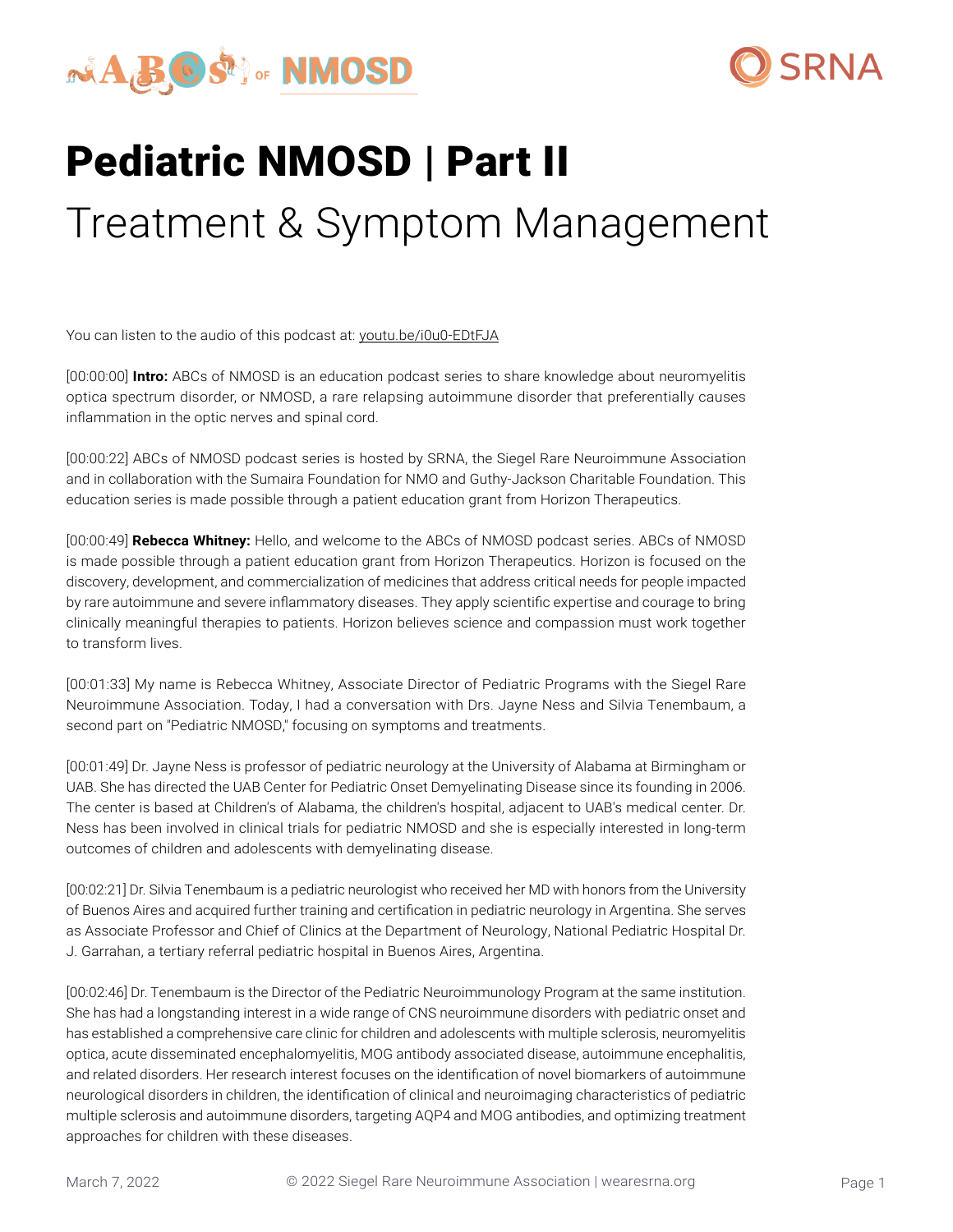



[00:03:38] Dr. Tenembaum and Dr. Ness, thank you for joining me once again to discuss pediatric NMOSD. We had some excellent questions and answers the last podcast. And this time we'd like to focus on some of the treatment and symptom management in pediatric NMOSD. If I could start off with what are the most common symptoms a child may present with, if they have an NMOSD diagnosis? Are they different than what we would see in adults? Does it differ by the age of the child? Dr. Ness, do you want to start?

[00:04:20] **Dr. Jayne Ness:** Sure. Happy to. I think that, NMOSD, so the classic of course is optic neuritis, especially with the rather fixed visual loss and transverse myelitis. But over a third of our kids have also brainstem syndrome. And so again, one of the core features can be the area of postrema syndrome where there's, intractable, vomiting, and hiccups, but also with a number of brainstem symptoms, and there can also be excessive tiredness. What I've noticed is that these children are often really tired, very sleepy, but they're not really encephalopathic, you know, so they wake up and they can answer a question appropriately and then they fall right back to sleep. I'm almost thinking about them as we go through MRI, it's sometimes, they'll have these really large, often there's headache, there'll be these large lesions that are almost tumefactive.

[00:05:24] And so they're often, they'll be more, you know, I think more, more headache. And again, there'll be sleepy but appropriate when you wake them and then trying to figure out, is this really encephalopathy? I think that's probably the biggest thing. And some kids are truly encephalopathic, but it's a, it's a different flavor than what I see with the ADEM kids. Silvia, do you, have you seen similar as you nodding your head?

[00:05:49] **Dr. Silvia Tenembaum:** I agree with you with exactly your explanation.

[00:05:53] **Rebecca Whitney:** Okay. And by encephalopathic just for those who may not fully understand what that means, is that more of like the, the lethargy, the confusion, what else?

[00:06:03] **Dr. Jayne Ness:** Thank you for, yeah. Thank you for asking for that clarification because often the kid, yeah, but I've seen the doc, is that the kids with truly acute disseminated encephalomyelitis or ADEM, those kids are sleepy, but then they're cranky. They don't know their, you know, almost don't know their parents. Sometimes, which is, I mean, that's, that's pretty severe. And so, you know, are very, you know, our little older, one's confused about what, you know, what day it is or where they are. An NMO kid will be able to answer appropriately but fall right back asleep.

[00:06:42] **Rebecca Whitney:** Okay. Interesting. Thank you. And is that what you see in adults as well, who may be, or that probably is not the most appropriate question for two pediatric practitioners?

[00:06:58] **Dr. Silvia Tenembaum:** But actually, encephalopathic features are more frequent in the pediatric age group. So we are, we are most accustomed to see the dark skies or a way of starting the, or presenting the disease. But in other patients is more than both with the visual acuity or the dysfunction of the spinal cord mainly.

[00:07:19] **Rebecca Whitney:** Okay. And do you see a difference if a child because we know that a diagnosis of NMOSD does not require an AQP4 positive test. Is there any difference in symptoms between those kids who will test positive for AQP4 and those that do not?

[00:07:40] **Dr. Silvia Tenembaum:** In my experience, there is not much difference. Maybe there is a difference among those sero negative for AQP4 which later are positive for MOG antibodies or myelin oligodendrocyte glycoprotein, because indeed they have a particularly way of suffering the disease and the MRI looks different.

[00:08:02] **Rebecca Whitney:** Okay. And how, how does it look different between them?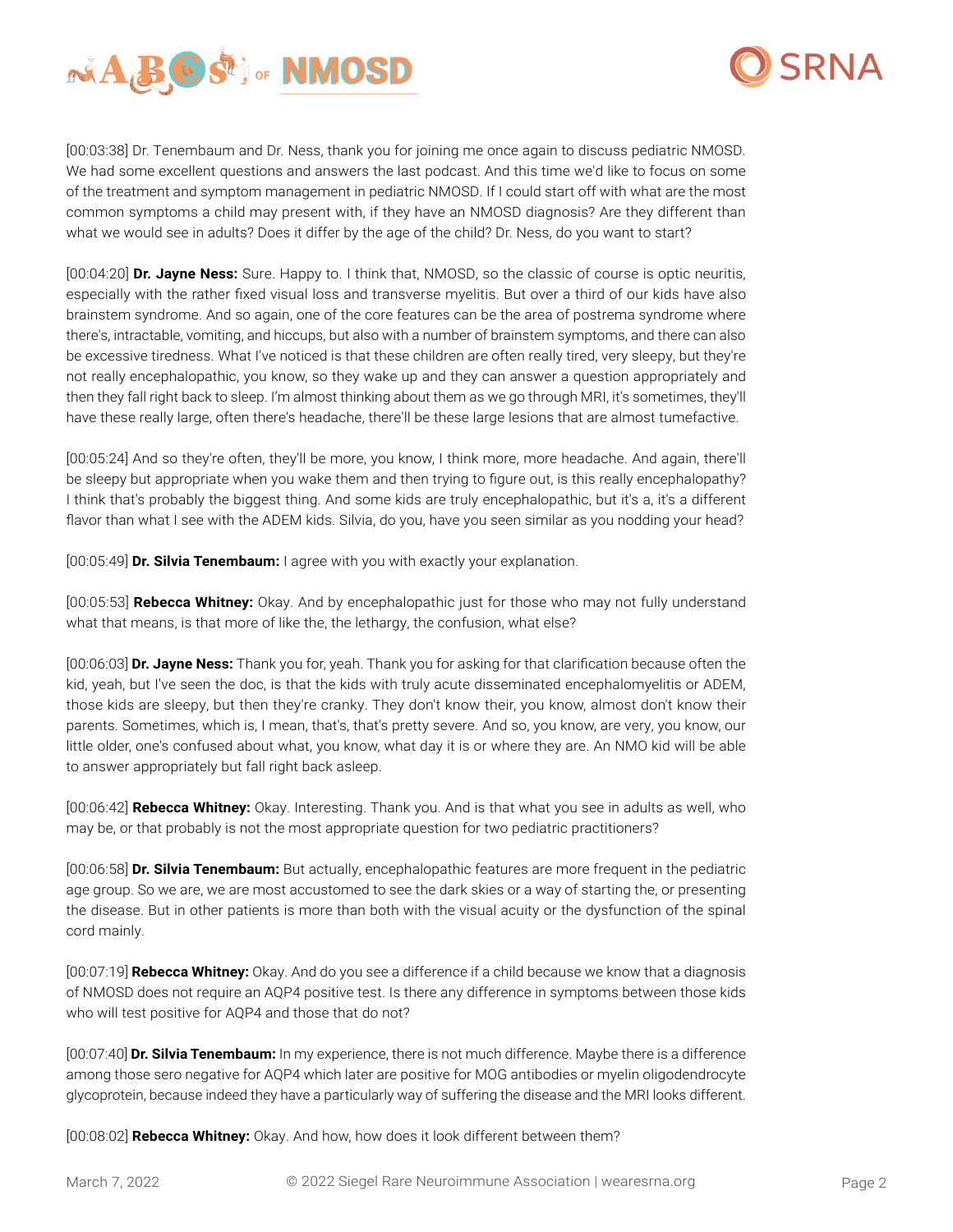



[00:08:07] **Dr. Silvia Tenembaum:** The inflammation of the optic nerves are quite more severe in the MOG, in the MOGAD group with papillitis the fundoscopy is abnormal. So you have a very inflammation of the optic nerve. So, the child may become blind, absolutely blind, the start of the optic nerve involvement. It's more usually in AQP4 positive children to involve the chiasma, is more posterior the involvement of the optic nerve. And the spinal cord is more usual in the MOGAD group of patients, involvement of the conus and very conus inflammation.

[00:08:50] So the bladder dysfunction is more frequent in MOGAD, in the MOGAD group than in the AQP4 IgG positive group. When the spinal cord is more frequently involved in the upper section of the spine. So, it's more upper, limbs involvement of the medullaris. So, the area postrema syndrome, the vomiting and the hiccups, recurrent vomiting that Jayne have described very well are more frequently the AQP4 IgG group.

[00:09:24] **Rebecca Whitney:** Okay.

[00:09:25] **Dr. Silvia Tenembaum:** And not so frequently the MOGAD. So, the clinical picture is different.

[00:09:30] **Dr. Jayne Ness:** What do you think about the timing of the onset? I think of the, the NMO patients as sometimes being a little bit more stuttering. I mean, I'm thinking of, when we talk about the kids with aquaporin-4 IgG positive we'll often have had like trips to the GI doctors, for example, from vomiting and weight loss.

[00:09:52] And even not, not even have much on their MRI initially, except perhaps like the most subtle. At, you know, area postrema, but you didn't, you know, you don't get a sagittal T2 foot, you know to look at the brainstem yet you, you could miss it at where I'm thinking the MOG kids tend to be. As I'm thinking, in retrospect, it seemed to be a more fulminant onset, often more, but, you know, they were fine.

[00:10:21] And then over a couple of days or, you know, week or so, they become really sick, but I'm thinking a lot of these aquaporin-4 positive children will have had something that in retrospect, you know, that was some weeks or even months ago that you think, oh, that must've been the first, you know, oh, it was the flu. They were really sick. They were vomiting, but oh no, there was no fever. No, there was no diarrhea. Do you, have you noticed that?

[00:10:47] **Dr. Silvia Tenembaum:** Yeah. So, they perform a CT scan just to see if there is a tumor, a brain tumor, you are not going to see or detect the area postrema inflammation in the CT scan, you need a brain MRI to identify the inflammation.

[00:11:07] **Dr. Jayne Ness:** Exactly.

[00:11:08] **Rebecca Whitney:** Okay.

[00:11:09] **Dr. Silvia Tenembaum:** You lose time, you lose time.

[00:11:12] **Rebecca Whitney:** Yes. Yes. Unfortunately, that does seem to be the case when we hear of, of individuals being diagnosed that they've, they've lost time in, in between getting that diagnosis and when they were presenting with those symptoms.

[00:11:28] So you talked a little bit about some of those symptoms that a parent or caregiver, might see in a child, you know, with, those hiccups and it's, those hiccups are severe, persistent. They continue for a long time. And those GI symptoms feeling flu-like, having that vomiting; anything else?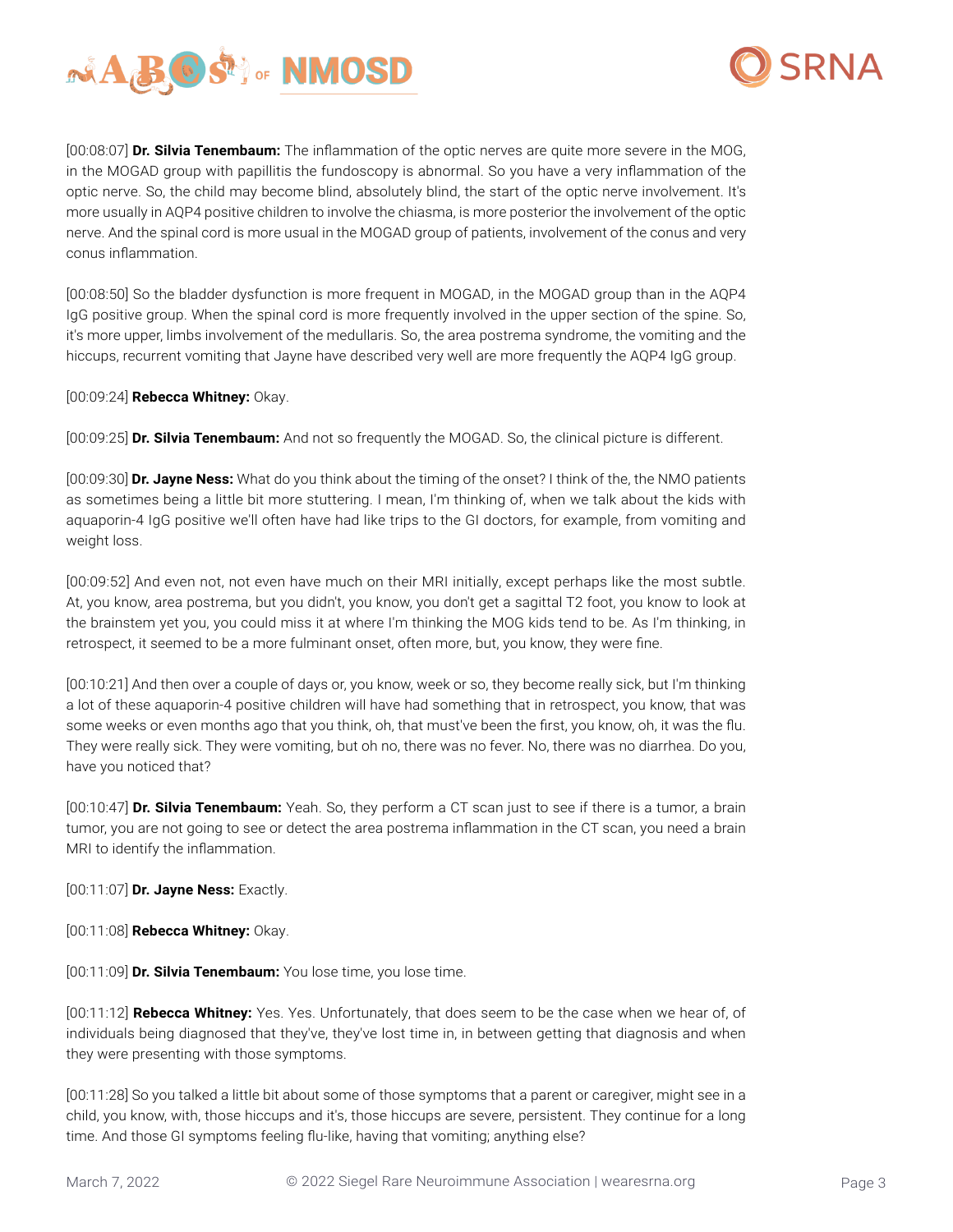



[00:11:50] **Dr. Silvia Tenembaum:** They are refractory to symptomatic therapy.

### [00:11:53] **Rebecca Whitney:** Okay.

[00:11:54] **Dr. Silvia Tenembaum:** So, if the pediatrician or specialist in gastroenterology, put symptomatic therapy for the vomiting and the child is not responding well, you have to start thinking in another diagnosis. Probably the central nervous system, the one which is involved. Yes. So, it's refractory to the usual therapy that a child receives far from the neurological point of view. So, they are refractory to the symptomatic therapy.

[00:12:29] **Dr. Jayne Ness:** Yes. Yes. I had actually made a list for Guthy Jackson. This was years ago, and I'm actually looking at my list of that. I have as a weird symptom in peds NMO patients. And I would just be curious Silvia, if you agree, I'm just going to run down the list.

[00:12:46] I don't, it was when they were revising their book and I'd go, oh yeah, let me put down all the weird symptoms that I've seen. So, I had, puberty too early or too late. So, a lot of kids with precocious puberty, I had, or that they had normal menses, and then now young women or girls have very irregular periods, or they have, I've seen accelerated puberty or falling below the growth curve.

[00:13:12] So that was one, I don't know if you've noticed any of those symptoms. Okay. And I've seen, as I'm thinking about some of these examples, some of these I've seen with children who ended up being MOGAD, but it meant most of these were true aquaporin-4 positive patients. The other thing is, I guess this is really goes more to the spinal cord, but just many ephaptic symptoms.

[00:13:33] So when I went back and was looking through our list of, you know, kids like there's children who had, mostly spinal cord, but were like sent home with Benadryl because they had kind of, they said it was a rash, but there's no rash to document. They actually had recurrent itching and it was ephaptic.

[00:13:49] I think it was ephaptic itching. And again, when I started looking for it, it was different, you know, or chest tightness that they thought was panic attack or anxiety, from the abdominal tightness or the chest tightness. So, I've had several children with sudden uncontrolled muscle spasms that, again, I realized were ephaptic symptoms or autonomic instability I had, oh yeah.

[00:14:11] Mottled skin. I'm trying to remember, you know, livedo reticularis almost like a, this kind of a Raynaud syndrome, syncope, dizziness, and then the hiccups and belching. Myalgia is, I had difficulty urinating also. You know, when I'm thinking brainstem syndrome, a lot of soft voice, hypophonia. All the Lhermitte's syndrome. I've developed great, great respect for the spinal cord. At all the symptoms you can have.

[00:14:39] **Dr. Silvia Tenembaum:** The localized itching is a very frequent in children and usually pediatricians do not think about a spinal cord inflammation or involvement.

[00:14:51] **Rebecca Whitney:** That's very interesting. And once you're coming to that NMO diagnosis in the acute phase, what are the typical treatments? Is there an order of priority that you, you begin with for those acute treatments for children? And Dr. Tenembaum, do you want to start with that?

[00:15:10] **Dr. Silvia Tenembaum:** Yes. There are recommended first-line therapy for NMOSD, for whatever, AQP4 positive, negative, or MOG positive. It's typically the high dose intravenous corticosteroids. So, this methylprednisolone, high dose for five days at the minimum. And if the, the patient is recovering not so good, we usually go on for 10 days of intravenous, methylprednisolone. Nevertheless, in cases with severe steroid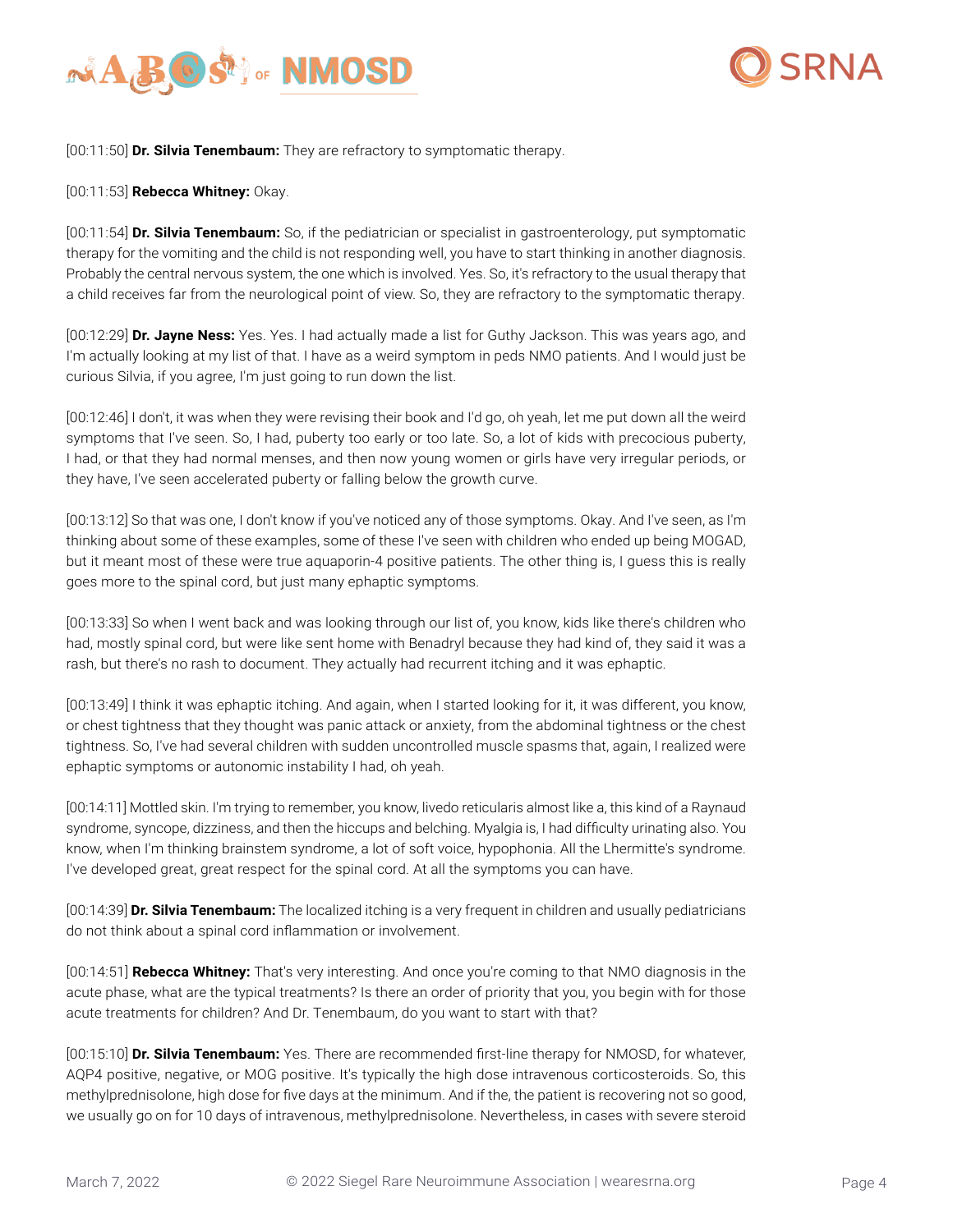



corticosteroid resistant, acute events maybe a very severe spinal cord inflammation without recovering walking ability or very severe optic nerve inflammation with no improvement in the visual acuity or children in the intensive unit under mechanical ventilation due to refractory brainstem inflammation, you require a more aggressive acute therapy like plasma exchange, which is a very adjunct, very important adjunctive therapy maybe the second line after the corticosteroid treatment, or maybe the first line, if the patient is so severely disabled that you need to, to act very quickly.

[00:16:35] **Dr. Jayne Ness:** Yeah. What I tell our residents is if you can't walk, can't talk, can't think can't breathe. Can't see. That's an indication for plasma exchange.

[00:16:45] **Dr. Silvia Tenembaum:** And it's an extraordinary treatment too, for the acute treatment of this kind of inflammation. We have a great experience. Almost 90% of the patients demonstrate marked improvement after one month after finishing the procedures and almost 98% at six months. So, the treatment continues being with positive impact after you finished the intravenous procedures of plasma exchange, so it's extremely useful. And if we are thinking about starting plasma exchange, we are not going to give the patients IVIG because we are going to wash the treatment.

[00:17:32] **Dr. Jayne Ness:** Exactly. I'll do what I call an IVIG chaser at the end.

[00:17:38] **Dr. Silvia Tenembaum:** Exactly. Plasma exchange protocol, we perform every other day, the procedures, and every day until the end of the treatment, we add cyclophosphamide, oral cyclophosphamide to the patient in order to avoid the increase of the IgG because of the procedures every other day. So, you may have an increasing the IgG activation in the middle, so, cyclophosphamide is absolutely useful. And I think that's the reason we are so, is so well the results that we have with plasma exchange in children.

[00:18:18] **Dr. Jayne Ness:** What dose?

[00:18:20] **Dr. Silvia Tenembaum:** Two milligrams per kilogram, per day.

[00:18:22] **Dr. Jayne Ness:** What day do you start it?

[00:18:24] **Dr. Silvia Tenembaum:** Sorry?

[00:18:25] **Dr. Jayne Ness:** What day do you start the oral cyclophosphamide?

[00:18:27] **Dr. Silvia Tenembaum:** The first day of plasma exchange. And you give it to the patient every day, the day they receive exchange and the day they are not going to be washed.

[00:18:38] **Dr. Jayne Ness:** So, by 10 days?

[00:18:41] **Dr. Silvia Tenembaum:** Yes. Do them the 10 days depending on the number of procedures you need or the number of the procedures the patient need.

[00:18:48] **Dr. Jayne Ness:** And do you continue, do you stop at the last day of plasma exchange?

[00:18:52] **Dr. Silvia Tenembaum:** Yeah.

[00:18:52] **Dr. Jayne Ness:** I've never used that before.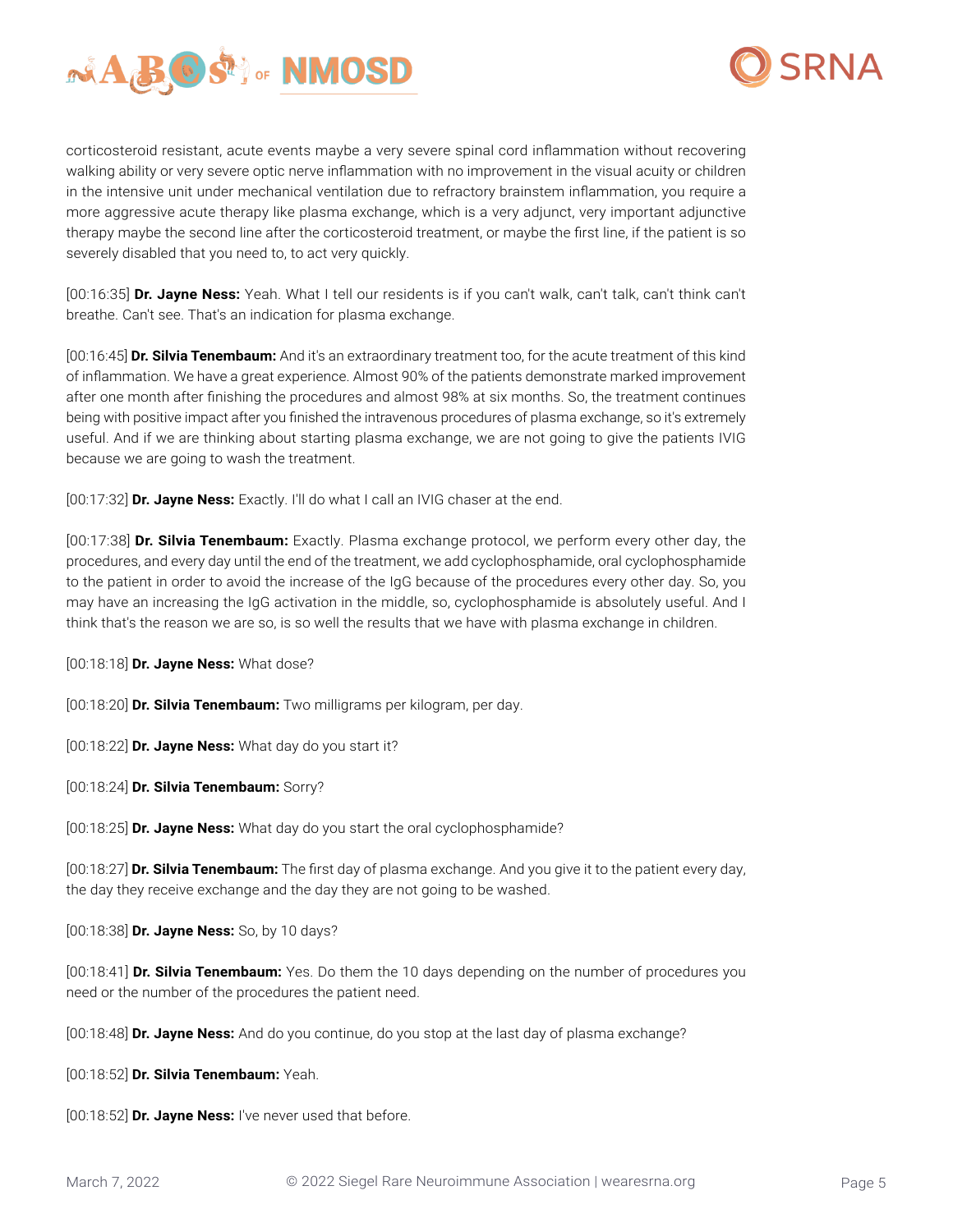



[00:18:54] **Dr. Silvia Tenembaum:** It's a rheumatology protocol, they are very aggressive when they decided to use plasma exchange in the lupus, in the severe events. They are very severe events. So particularly MOGAD patients you need this. Because the chance of having very good evolution of this young patients is to be aggressive in the acute stage. You can manage the sequela, you can manage the residual symptoms, but that's a problem. That's a very severe problem. It's better to avoid the sequela treating aggressively in the acute stage.

[00:19:28] **Dr. Jayne Ness:** Can I ask, do you taper or not taper prednisone?

[00:19:32] **Dr. Silvia Tenembaum:** We usually taper corticosteroids. After finishing the pulse therapy intravenously, we'll start with oral prednisone, one milligram per kilogram per day, 10, 12 days. And after that, we started to go in down with the dose, usually in four or six weeks with cortisol the evaluation in the sediment, sample serum sample in order to see if we can stop the oral prednisone after the six weeks.

[00:20:04] Okay. So, we, we perform tapering, tapering of corticosteroids. Yes. In order to avoid new symptoms of inflammation, particularly MOGAD patients with MOGAD.

[00:20:15] **Dr. Jayne Ness:** So, this is interesting because just to give you an idea, you know, that there's different regional differences in how people do it. And I think it's a lot of it's very institution specific and there's places that always taper?

[00:20:31] But then with the MOG patients, it would seem like you would taper them. And then a week later they would bounce back. I've stopped tapering using a taper the past couple of years, and again, I'm not sure if it's the right or wrong way, but do you have any difficulty with having patients have either aquaporin-4 or MOG positive, that will have recurrent symptoms once they come off the taper?

[00:20:58] **Dr. Silvia Tenembaum:** More frequently, we receive a second opinion children's that looks like a relapse and really, they have not received tapering of corticosteroids that does a stop intravenously. And after one week they started with new symptoms more frequently that relapses or reaggravation of the same first event after stopping intravenous corticosteroids without tapering.

[00:21:27] **Rebecca Whitney:** So, you kind of answered one of my, my next questions in a bit of that conversation there, but the aquaporin-4 antibody levels can be altered with the acute treatments. Is that correct? Am I understanding that correctly? So, if you are giving the, the steroids or even the plasma exchange, those it's adjusting the levels of the antibody that's causing the issues, is that a fair statement? Or...

[00:21:55] **Dr. Jayne Ness:** I'm going to jump in and say theoretically, because once I have a positive NMO or positive, aquaporin-4, I never check again. Unless there's like a reason for a trial or something. And I have seen children on rituximab who then had undetectable aquaporin-4 levels and were able to get into a clinical trial only because thanks be to God, Mayo had kept their positive samples and was able to send them for retesting. To prove that they were positive at one point, to get them into the clinical trial. But that's all I'm going to say about the levels. Cause I don't know.

[00:22:32] **Rebecca Whitney:** Okay.

[00:22:33] **Dr. Jayne Ness:** Silvia, I, you don't know if you do differently if you follow the levels.

[00:22:36] **Dr. Silvia Tenembaum:** Oh, I agree with you. I agree with you. So that's the reason it's so important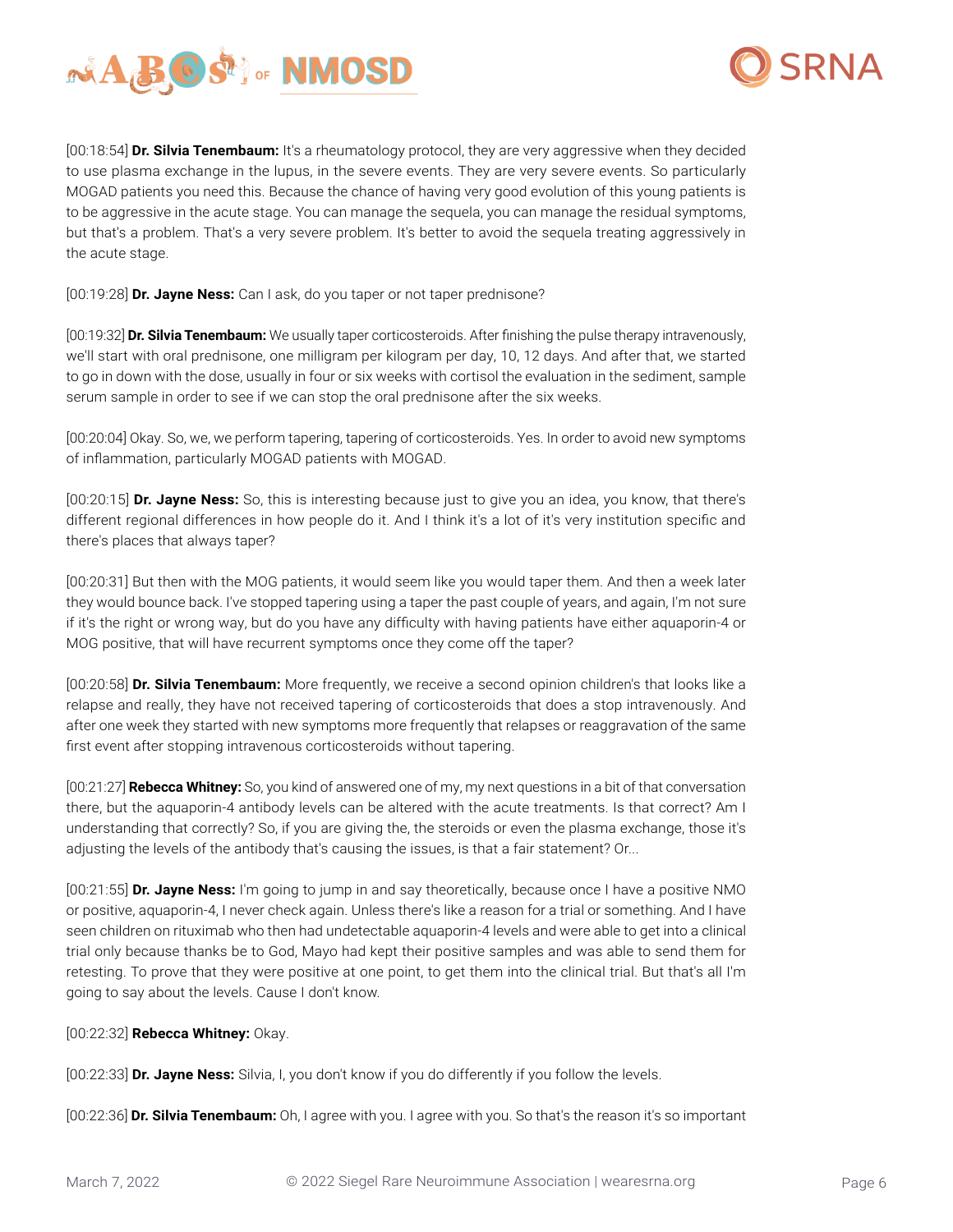



to take samples, CSF, and serum samples before starting any acute therapy, because you need to check the antibodies before starting treatment and after being positive for MOG or for AQP4 I do not check those titers anymore, because if a patient is acute before they need a chronic therapy after the acute management forever. And do you believe that with MOGAD, too?

[00:23:10] No, no, no. MOGAD is different. You need the first evaluation before starting therapy because after treatment or without acute treatment, its titers go down within six, 12 or 18 months.

[00:23:27] So you lose the chance to detect the positivity to name the disorder, MOGAD. If you don't perform the titers very early. And if I have to start this very earlier, they were positive. I'll start acute treatment. But with no chronic therapy is different from AQP4. In MOGAD, I will wait until the second event.

[00:23:53] **Dr. Jayne Ness:** Correct, so do I.

[00:23:55] **Dr. Silvia Tenembaum:** MRI with a huge inflammatory sign within the spinal cord, the optic nerve of the brain. And only when those circumstances occur, I start immunosuppression is different in that way from AQP4. AQP4 forces you to start immunosuppressive treatment. And it's not the case with MOGAD.

[00:24:17] **Dr. Jayne Ness:** I agree. And again, similar, you know, I don't, you know, as I said before, I don't follow the aquaporin-4 levels once you're positive, you're positive and call it a day.

[00:24:27] But, and I had been following the MOGAD levels and I'm not sure that it means anything. I know there's people say you should check every six months. And I, I'm thinking about MOG antibody titers almost along the line of the aquaporin-4 titers, except for, you know, the treatment decisions.

[00:24:49] Again, similar to Silvia is I wait for a second attack before I drop, because there's kids that, you know, not once the MOG antibody became commercially available from Mayo, you know, late 2017. And I started, you know, going through and checking out the, you know, there were kids who had had only one attack and were MOG positive. And some of them had higher titers and the kids would have recurrent, you know, a couple of attacks, so...

[00:25:16] **Dr. Silvia Tenembaum:** MOG antibodies are tricky because we, you may have a patient that converted to sero negative after being positive. And after one, five, or 10 years they have relapsed.

[00:25:28] **Dr. Jayne Ness:** Yes. Yes, they can. They can go years.

[00:25:31] **Dr. Silvia Tenembaum:** And other patients that remain low positive, low positive, low positive, and never have a clinical relapse and the MRI stayed silent. So, you are not going to give immunosuppression according to the serostatus. I don't think it's useful at least today. I think there is not useful to continue checking the serum levels of MOG antibodies in pediatric patients, at least. I don't have experience with others, but I think it's the same story.

[00:26:03] **Dr. Jayne Ness:** Thank you. But yes. Yeah, very good. These MOGADs, we're still getting it.

[00:26:11] **Rebecca Whitney:** It's so interesting and interesting to hear how the MOG differs from the AQP4. And obviously with the AQP4, like you said, you, if you have it, you have it, immunosuppressant therapy is necessary. And so that's something that we know they'll have a recurrence if they are not treated on those immunosuppressants.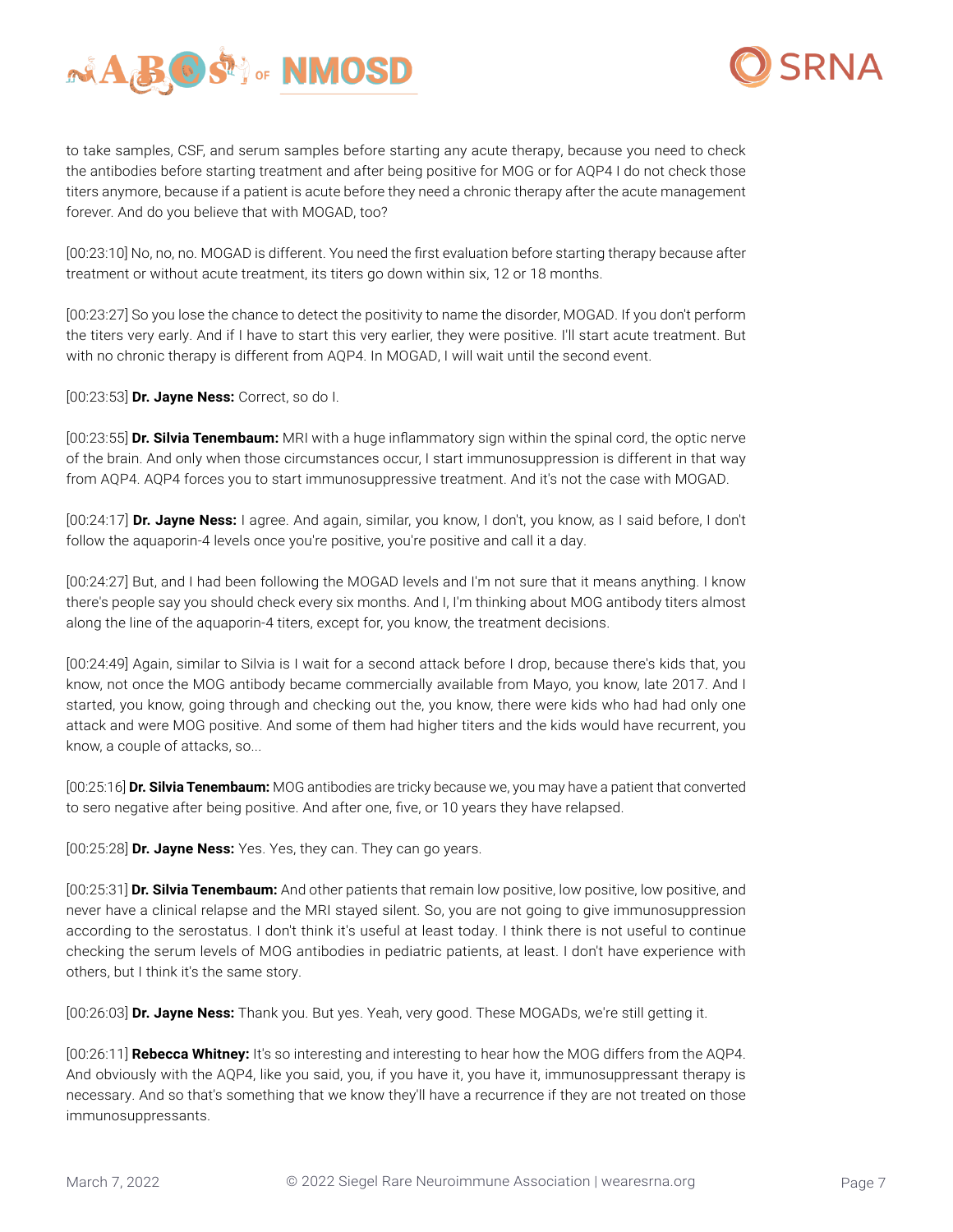



[00:26:34] So does the level of the antibody that may be present at the initial attack in AQP4. does it determine the risk of relapse? Does it determine if it's going to be more severe? That the, the symptoms are worse or the, the disability becomes worse?

[00:26:53] **Dr. Silvia Tenembaum:** If I understand well, we're trying to express if the very high titers of AQP4 antibodies have a prognostic value for very severe ongoing disease. And I don't think that is real.

[00:27:11] **Rebecca Whitney:** Okay.

[00:27:11] **Dr. Silvia Tenembaum:** You're positive. You might be low positive or very high positive. It's just NMOSD AQP4 IgG positive disease and you need to start immunosuppression. Okay. Every well, all the relapses, you may observe in a patient after the first event in AQP4 or in MOG patients in MOG positive patients, maybe the risk is to have more residual deficits after the following relapses, because you are having inflammation after an optic nerve, for example, that have already been severely attacked or inflamed with the initial event.

[00:27:53] So that's the reason you are aggressive with immunosuppression and try to follow the cycles of the treatment in order to avoid or suppress the following relapses because the children are going to finally be blind. Right? Very severe sequela from NMOSD and from MOGAD for MOG positive children, so the, the trick here is to sustain the immunosuppression in a way that you avoid the relapses independently of the level of the antibodies.

[00:28:31] So that's a problem of rituximab, for example, that you may consider giving an additional dose every six months, but children's particularly younger children, may have an increase of the antibodies in serum before the CD19 baby may become positive above the value of 1% before the six months. And there you have a relapse, a severe relapse.

[00:28:59] So you have to decide the best way of following those kids under immunosuppression particularly with rituximab. Mycophenolate, you have, it's an oral immunosuppressive drug. You have to adjust the dose to the body weight. So, every immunosuppressive treatment requires a very close follow up in order monitoring the very close monitoring in order to avoid relapses because that's the objective of a starting immunosuppression.

[00:29:33] **Dr. Jayne Ness:** I agree with you Silvia. I find that the I think, you know, when we kind of getting at the original start of the question does a higher titer predict worse disease? I've seen terrible disease with someone who had rather low titers. And of course, in the beginning we just got, you know, the results I got was positive or negative.

[00:29:52] I never got a titer back. And so, I, I agree that I'm not sure that the titers are very predictive because I've seen people, you know, kids with high disease, especially now more recent with MOGAD that have super high disease that have not had, have done have been pretty uneventful courses in children with low titers, I'd have done it have been a struggle for me.

[00:30:15] And then how with the kids on rituximab, which is all the NMO kids. Once they become, you know, I put them on rituximab. You know, I treat their stairs, you know, we have three things for acute relapses. Maybe now it's three plus, you know, steroids, steroids immune globulin, which I think is a little bit more helpful maybe in the MOGADS, you know, and again, I use it after the plasmapheresis as does Silvia.

[00:30:44] And then and then plasmapheresis that now I'm going to add a little a dusting of a cyclophosphamide, but you know, that really hasn't changed. But then for long-term I immediately put the kids that, you know,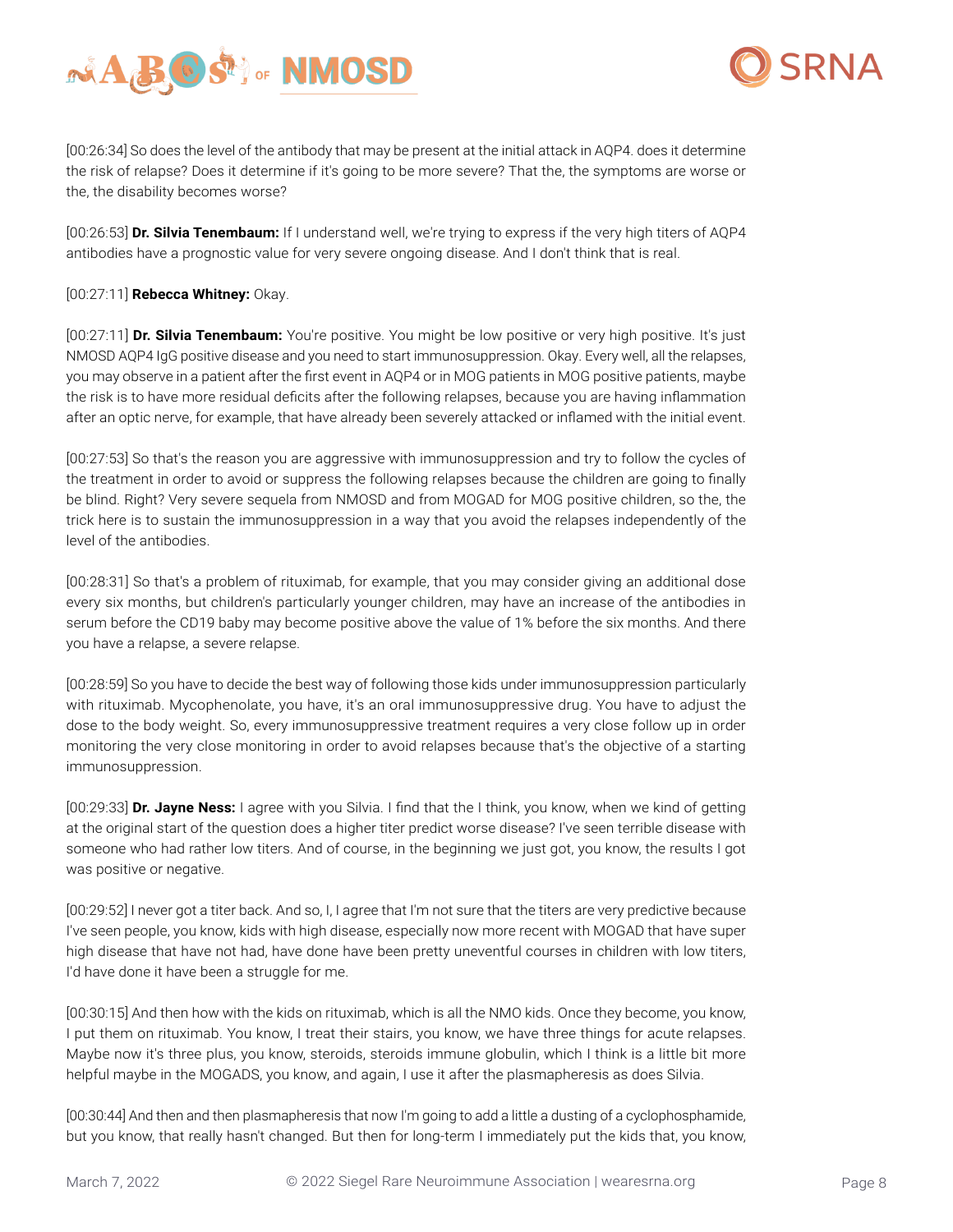



regardless of, you know, the NMO, the aquaporin-4 positive on rituximab. And I can tell you a story of one child who had a non-focal exam except for nausea and vomiting and just barely, barely anything in that area poststrema on, we argued about what was, if there was something the spinal cord or not, and I didn't treat her, you know, it was kind of a, you know, discuss it with the family.

[00:31:23] And a year later she had a horrible relapse. I mean, she recovered, but it took a really long time. I learned my lesson. I mean, I knew the numbers in the literature about 70% chance of relapse with a positive aquaporin-4 titer. And aquaporins, you know, I think of the aquaporin-4 positive patients don't take a cognitive hit in the same way that I feel like the MS patients do. I'm still undecided about the MOGAD patients. I've certainly seen it happen, although I think for sure in the aquaporin-4 patients there it's, the cognitive issues are driven, or just neurologically poor outcomes are driven by the relapses. And if you can prevent the relapses, I think we can prevent a lot of other problems cognitively and physically.

[00:32:20] And then, so I follow B cells and, and I certainly have seen patients who have repopulated their B cells and I try and keep their B cells below an absolute number below five or less than one. We'll just use five as a cut off and redose some. And there it usually, but usually just automatically we dose every six months, but if they repopulate earlier and then some kids, I have to squeeze together every three to four months, rituximab, and then after, follow them. And if they're zero for, zero B cells for a while, then I'll stretch them back out to six months again.

[00:32:50] **Rebecca Whitney:** Okay. Alright. So, you talked a little bit about some of those ongoing treatments with the rituximab, the mycophenolate, any other treatment options for the ongoing immunosuppression that you use in children. And you touched on this just a little bit as far as can they outgrow that treatment?

[00:33:11] Does it need to be adjusted or changed and is it possible for a child to, and I believe we've already answered this, but I just want to ask it one more time, for a child to outgrow the diagnosis? Can they go years on an immunosuppressant therapy with absolutely no recurring attacks to then be able to come off of those therapies?

[00:33:36] **Dr. Jayne Ness:** So, this is what I tell my patients, is that if they're aquaporin-4 positive, this is a lifelong disease. And in the current year I've been saying this, since we found the antibody that this is considered, you know, for the time being that they should be planning to be on therapy lifelong.

[00:33:59] **Rebecca Whitney:** Okay. And have you had to adjust medications, whatever those immunosuppressants might be, because the one may no longer work, and they have a recurrence? Is that something that's monitored? You know, you mentioned, you know, checking B-cell levels and doing that. How, how are those patients monitored?

[00:34:20] So just thinking, you know, if a child is diagnosed when they're, when they're five and then they're 15 you know, monitoring for the changes that happen just during the stage of growing, does that impact those therapies that they may be on?

[00:34:37] **Dr. Jayne Ness:** So, puberty of course, is a big issue. Do they get normal or not? But I think that the puberty is more disrupted by the aquaporin-4, you know, being present. My experience has been that actually our aquaporin-4 patients do really well on rituximab. The biggest side effect I've seen has been that some of them will develop recurrent upper respiratory infections.

[00:35:02] And I've had a few kids too with pneumonias that one child ended up switching to satralizumab. The IL-6 interleukin, six receptor inhibitor that was known as Tocilizumab used intravenously. But then now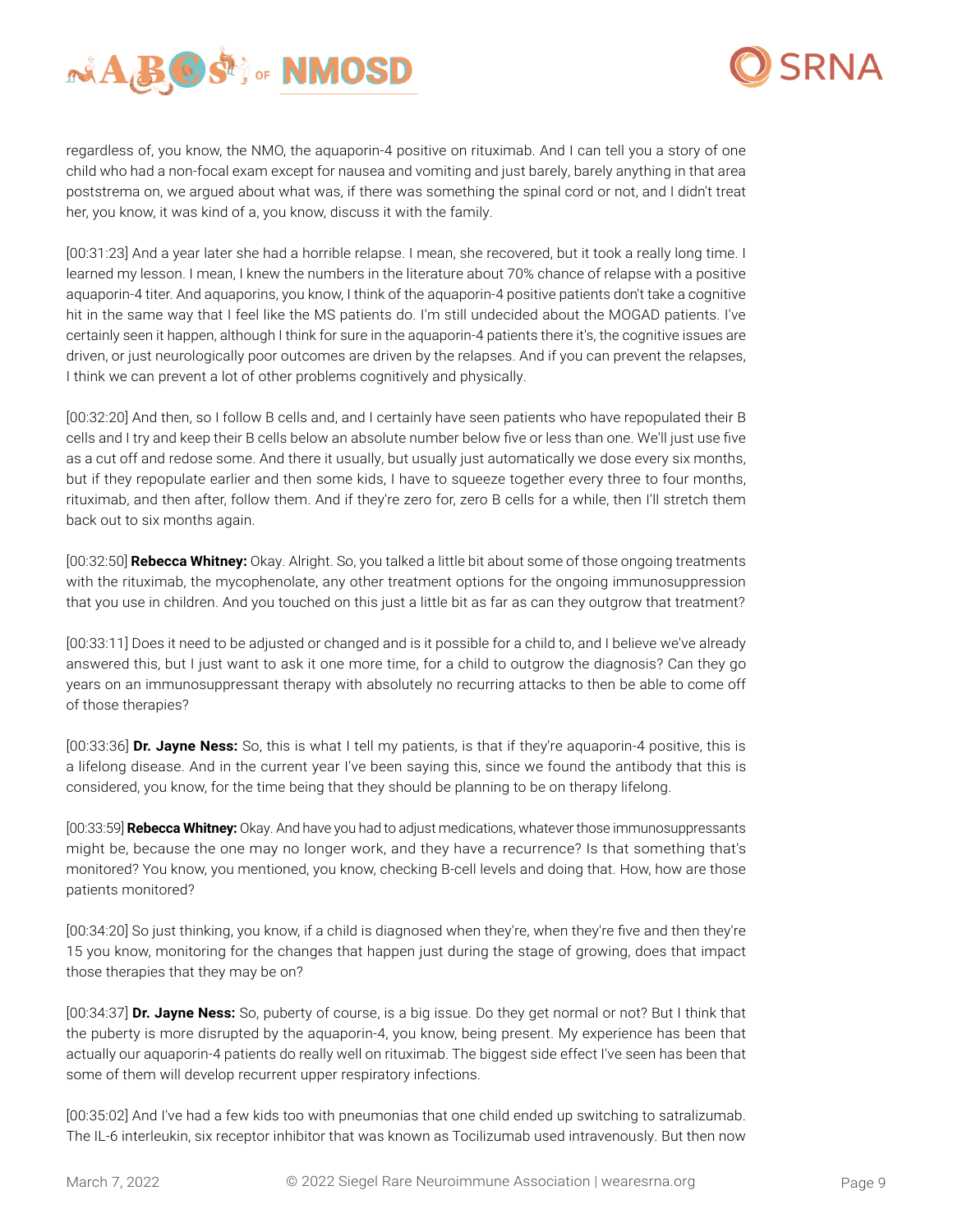



that it's a subcutaneous injection once a month. and so, I've had two patients, you know, switched to that for those reasons.

[00:35:26] And I haven't used any of the, the newer, the other, I haven't used as a compliment inhibitor yet. It's the MOGAD positive, the MOG positive patients who have failed rituximab. In my experience. I mean, the ones that didn't do well, they were the aquaporin-4 negative. And then in retrospect, they ended up being MOG positive and those, those kids seem to not do as well on rituximab. I don't know Silvia, what's your experience? I'm eager to see what you think.

[00:35:54] **Dr. Silvia Tenembaum:** Yes. There are clinical responses to rituximab, not as good in children with MOGAD. That's real. So, we start anyway, we start with rituximab because we still think that is a very good immunosuppressive therapy for particularly pediatric patients.

[00:36:12] But after we realized that we are failing because you have an additional relapse, even having CD 19 in zero, children with MOGAD may relapse. So probably is different. pathophysiology that we still do not understand quite well. So, after having that, we may add oral mycophenolate mofetil attentive to the rituximab.

[00:36:41] That's one way to try to control the disease. And if you additional have another relapse, you may stop one of those particular rituximab, for example, and continue with maintenance IVIG. So, every month receiving one dose of intravenous IVG for chronic therapy, not for the acute attacks, you know, for chronic therapy, not exclusively would IVIG, but was an add-on therapy with mycophenolate, for example, we still do not have approval the three new molecules eculizumab or inebilizumab or satrilizumab for its use in pediatric patients. We do not have those new treatments approved, so we cannot use it nowadays. And if finally, you fail again with the addition of IVIG, we have to sustain oral steroids because MOG antibodies positive patients are still responding to corticosteroids.

[00:37:45] So probably they only need chronic therapy with the corticosteroids, with all the secondary effects cataracts, osteopenia, that's a very bad with the chronic therapy with corticosteroids, but many kids that have no other option. So, it's very hard, the chronic treatment of the patient with MOGAD with a relapsing form of MOGAD is very severe.

[00:38:09] But okay. Probably in my experience is just the three, 4% of all the MOGAD pediatric population that have so refractory behavior of the disease. Because MOGAD patients with positive antibodies that require immunosuppression, they maybe need to sustain the treatment for just two years. And after two years of being the disease stable from the clinical and in their imaging point of view, you may try to start separating the immunosuppression and many patients tolerate quite well that management, you cannot do that in AQP4 IgG positive patients. So that's another difference. Very important difference between the two diseases.

# [00:39:01] **Rebecca Whitney:** Okay.

[00:39:01] **Dr. Jayne Ness:** Could you repeat that again? The last sentence? About MOGAD, something about their antibody as you taper, right before you taper, what do you do? Or wait before any therapy? Trying to come off therapy at two years?

[00:39:15] **Dr. Silvia Tenembaum:** After two years. Yeah. In very severe when you can do it after four years of immunosuppression. So, between two and four, if the patient's absolutely stable. I repeat MRIs every six months. So, if I have new signs of inflammation, particularly in the spinal cord and the optic nerve, a single isolated issue in the white matter doesn't mean nothing for me, but inflammation in the spinal cord or the optic nerve means different impact in the functional neurological sequela, potential sequela. So absolutely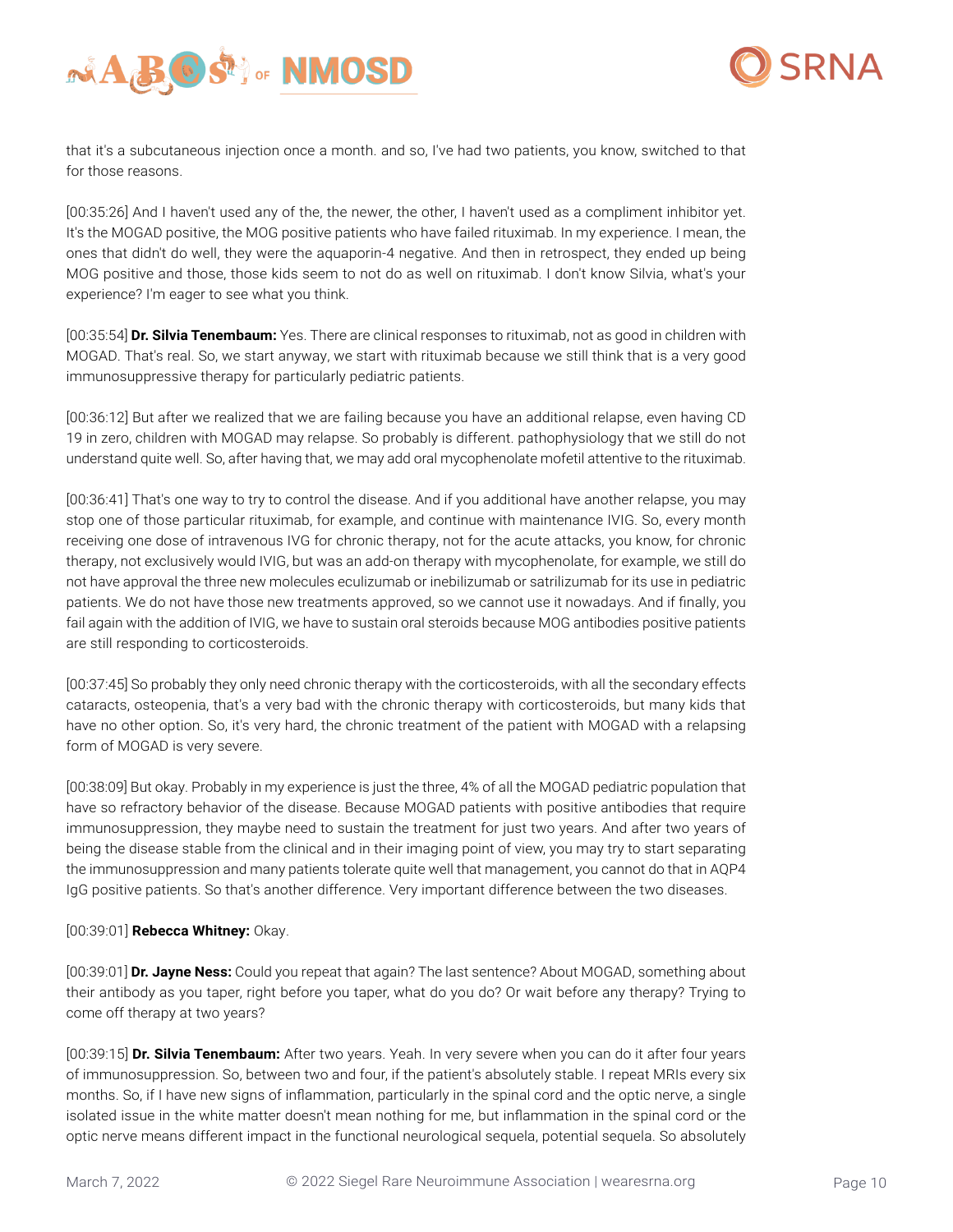



stable from the new imaging point of view and absolutely clean from the clinical examination, and with no relapses, you can start to take out the immunosuppression.

[00:40:04] **Rebecca Whitney:** And that's specific to MOG?

[00:40:08] **Dr. Silvia Tenembaum:** MOG. Only for MOG. AQP4, absolutely not.

[00:40:14] **Dr. Jayne Ness:** NMO, they're on forever, And I keep on hoping, you know, that we get some adult data, but I, I, you know, so I think, you know, thinking about planning for, you know, you cause many of our, majority of our aquaporin-4 patients are female is thinking about family planning and yes, you can have babies, but you know, these have to be planned babies.

[00:40:36] And you know, that, that's what, we send them off to the adult neurologist. But, but, you know, again, in many ways that they you know, cognitively actually do very well. But preventing the relapses is really essential.

[00:40:52] **Rebecca Whitney:** That's the critical piece.

### [00:40:54] **Dr. Jayne Ness:** Yup. Yes.

[00:40:55] **Rebecca Whitney:** So, and thinking about these, ongoing, lifelong immunosuppressants for these kids. Are there additional tests, precautions that need to be considered? You mentioned earlier, some who may struggle with having upper respiratory infections. Are there things that that should be checked that need to be thought of when they're starting on that immunosuppressant therapy?

[00:41:21] **Dr. Silvia Tenembaum:** Before starting immunosuppression, you need to check for antibodies to varicella because it's a live vaccine, a live virus vaccine, and for hepatitis B, because if the patient is seronegative for those viruses, you have to vaccinate the patient before starting immunosuppression. If you have time. If you have to wait until you seroconvert to IgG positive for varicella and hepatitis. And after that you can start immunosuppression and checking for IgG because hypogammaglobulinemia is a complication of the chronic therapy with rituximab. So, in those cases, if the hypogammaglobulinemia is symptomatic, the patients have upper respiratory, recurrent, upper respiratory infections.

[00:42:13] You need to give IVIG to increase the level of IgG, continue sustaining the immunosuppression because the patients need that. In the middle of the pandemic, it was another problem. We have the vaccines for SARS-CoV-2. And we avoid that in order to wait until their CD 19 was positive above the level of two, 3%.

[00:42:46] And that's what a window of opportunity to vaccinate the patient for COVID. Okay. And after completing the two doses, three weeks after the second dose, we give the additional intravenous dose of rituximab. So, we do not have, usually during these two years, we didn't have difficulties with that. So, it's possible.

# [00:43:11] **Rebecca Whitney:** Okay.

[00:43:12] **Dr. Jayne Ness:** And now the, the American, Centers for Disease Control actually recommended that patients who are immune suppressed should actually have three doses of the mRNA vaccine to be considered even minimally vaccinated. You know, as a baseline for vaccination. So, you know, dose one, this is really referring to the mRNA vaccines, then three or four weeks later, dose two, and then four weeks later, and dose three to really be considered to be, you know, to be fully vaccinated.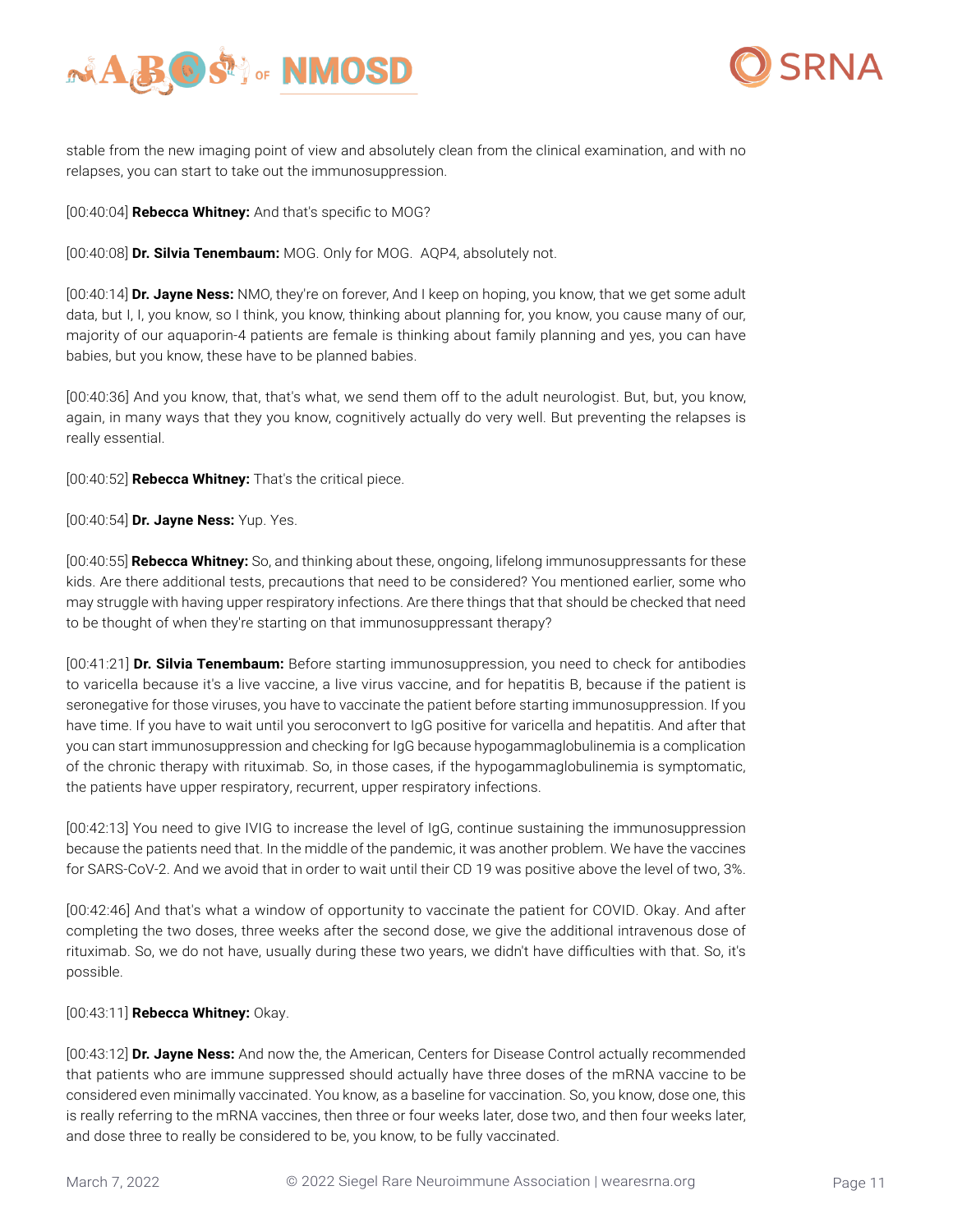



[00:43:47] And I think the probably repeat, you know, a dose four, you know, five or six months later, and who knows about, another subsequent follow-up dose. So, I, you know, we're learning, as we go along.

[00:43:59] **Rebecca Whitney:** And is there a need for annual MRIs? Do you do MRIs if there is not any, clinical symptoms or do you do them in case there are any silent lesions that may be present?

[00:44:15] **Dr. Silvia Tenembaum:** During the first two years under treatment for AQP4 or for MOG, I perform MRI, complete MRI, dedicated orbital, brain, and spinal. You repeat every six months during the first two years. If the patients are absolutely stable in AQP4, I perform yearly. Every year, I request for an MRI, and it is not so clear if the silent new lesions have some impact announcing that a new relapse is near because it's, as I expressed previously, it's not the same to have a silent lesion in the middle of the brain, white matter, a single small dot that you have a longitudinal new enhancement in one optic nerve. And the patient is still not suffering from any visual is completely different.

### [00:45:10] **Rebecca Whitney:** Okay.

[00:45:10] **Dr. Silvia Tenembaum:** One is near to be symptomatic in the near future, the one involving the optic nerve. So, it's not so clear, the prognostic indication, indicator of a silent lesion in the AQP4 and it's not so clear in the MOGAD group. Very recently during ECTRIMS, it's the European Congress of MS, two separate papers were presented both in adult patients and one, including children with MOGAD and for MOGAD patients, adult patients they'll have what's an indicator, a new silent lesion was indicated, indicative of a near close relapse going to, to occur. In the other paper with the pediatric patients, the ones from the Philadelphia group, including Canadian children demonstrated that new silent lesions have not so predictive value of a relapse in the MOGAD group.

[00:46:10] So it looks like it's different experience in adults and in children. I think we need more cohorts being evaluated in order to establish the value of the new silent lesions. In the meanwhile, I perform, I'm wanting an MRI. If the patient is an adolescent and is okay, I don't want a more, he's very stable under immunosuppression during the last seven years, 10 years, probably I will examine every year, the patients from the neurological point of view and request an MRI after three years from the previous one. That's adjusted according to the patient. But during the first two or three years and more closely follow these kids.

[00:47:00] **Dr. Jayne Ness:** And I would agree that I followed similarly, follow them more closely. I will do like every you know, three to six months later, depending on how sick they were, and then, you know, maybe six months later and then a year later. And then if they've looked pretty clean that the end of the aquaporin-4 positive patients, I've tended not to follow with the annual MRIs, but more with exam.

[00:47:26] I used to do annual MRIs and then I sort of fell away from it because they were, you know, it was really driven more by their symptoms then by their MRI. I wasn't seeing really very many silent lesions at all in the MRIs of the aquaporin-4 positive patients.

[00:47:41] The MOGAD patients can have silent. It can definitely have silent lesions that sneak up on you and bite you. But you know, those kids, I'm fine, you know, typically doing every year and again, and the MS patients, which I know this isn't a talk about MS, but, you know, So, you know, I think of that as my framework and then how do I differ depending on their antibody status a little bit. So, I've actually fallen away from chasing the aquaporin-4 patients as frequently with MRI, but maybe I'll go back to what I used to do.

[00:48:15] **Rebecca Whitney:** If a parent or caregiver of a child is on immunosuppressant therapy and they believe that they may be experiencing a relapse, what are some of the indicators that you may give to them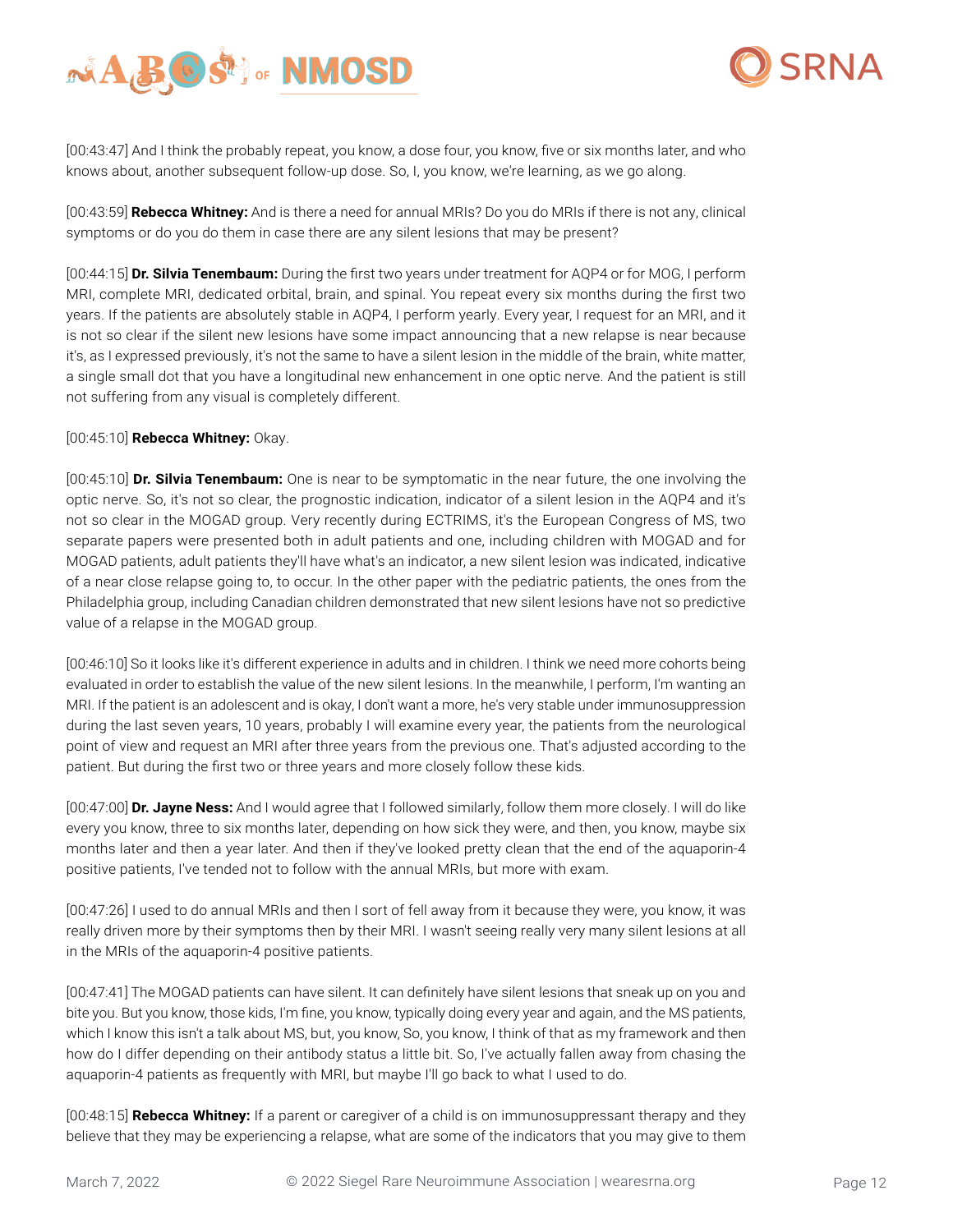



to look for to help determine, is this really a relapse or are they coming down with another illness that may be almost seeming like they're going through this, this relapse again? Do you follow kind of a 24-hour rule? Anything like that that would give families an indicator as to when they need to reach out to say, I think something is happening?

[00:48:51] **Dr. Jayne Ness:** I'm going to start with, so with our MS patients, we say, wait 24 hours before they call us, but we usually hear about it before, but if it's 24 hours, it's going to be something, but we want to know about it. The MOGAD and NMO patients, oh no, I mean, they can go blind overnight. You know, so we're going to, you know, so it becomes a lot harder. It does seem like kids seem to have sort of the same flavor. I mean like a headache, you know, a headache may accompany it, but often kids will be able to tell you there's a difference. I have a low threshold to look sooner and eventually we kind of get the hang of it and I'll rescan. I have a low threshold to rescan quickly. So, I treat that, I jump on that, MOGAD, especially the aquaporin-4 positive patients, a lot faster. But again, the aquaporin-4 patients on rituximab really do nicely.

[00:49:47] **Rebecca Whitney:** Okay. And the same in your experience, Dr. Tenembaum?

[00:49:51] **Dr. Silvia Tenembaum:** Yeah, absolutely. It's a complete, absolutely different from MS. Here you have to pay attention to the patients, and I teach the children not the parents, the children.

### [00:50:03] **Rebecca Whitney:** Yeah.

[00:50:03] **Dr. Silvia Tenembaum:** You have to, you have to check your visual acuity while you're seeing television, try with one eye and the other, you know, if example, do that. Okay. When you have time do that and check yourself and tell your mama to bring you to the hospital because if there is some difference you need an MRI. Or you need a fundoscopy because in MOG you have papillitis, immediately, the kid is saying, I see different with this eye.

[00:50:33] And you look at the fundoscopy, and you will see the inflammation of the optic nerve so that is an optic nerve relapse. Or some different syndrome, muscle strength with one leg or the other or bilateral. So those are signs that the kid is going to come and tell you. Okay. I think it's different. I have something even with the headache, they may have headaches in the meanwhile, but this is different.

[00:51:03] They can tell me, this is different, Dr. Silvia, this is behind my left eye. So, this is different. Kids are great. They can describe perfectly well. Yes. I think I have something different.

[00:51:16] **Dr. Jayne Ness:** Or the other thing is itching. Sometimes it'll be tingling in the feet. They'll be some little vague sensory symptoms that almost don't make neurologic sense, it'll be a bilateral, you know, tingling in their toes, tingling in their fingers.

[00:51:30] And you know, we want to lay eyes on these kids. And sometimes it might take a couple of visits, you know, before I pull the trigger. Because I met, you know, I tell my patients when I first meet them, it takes me a year to get the hang of you and you a year to get the hang of me, you know, to really sort of, you know, learn how that child's going to respond.

[00:51:48] **Rebecca Whitney:** Okay. Okay. But definitely good to know when they're experiencing those, those symptoms and they're AQP4/MOG positive, it's not a wait and see it's let's get on this now. Yep. Absolutely. Alright

[00:52:08] **Dr. Silvia Tenembaum:** We have the huge number of double seronegative patients.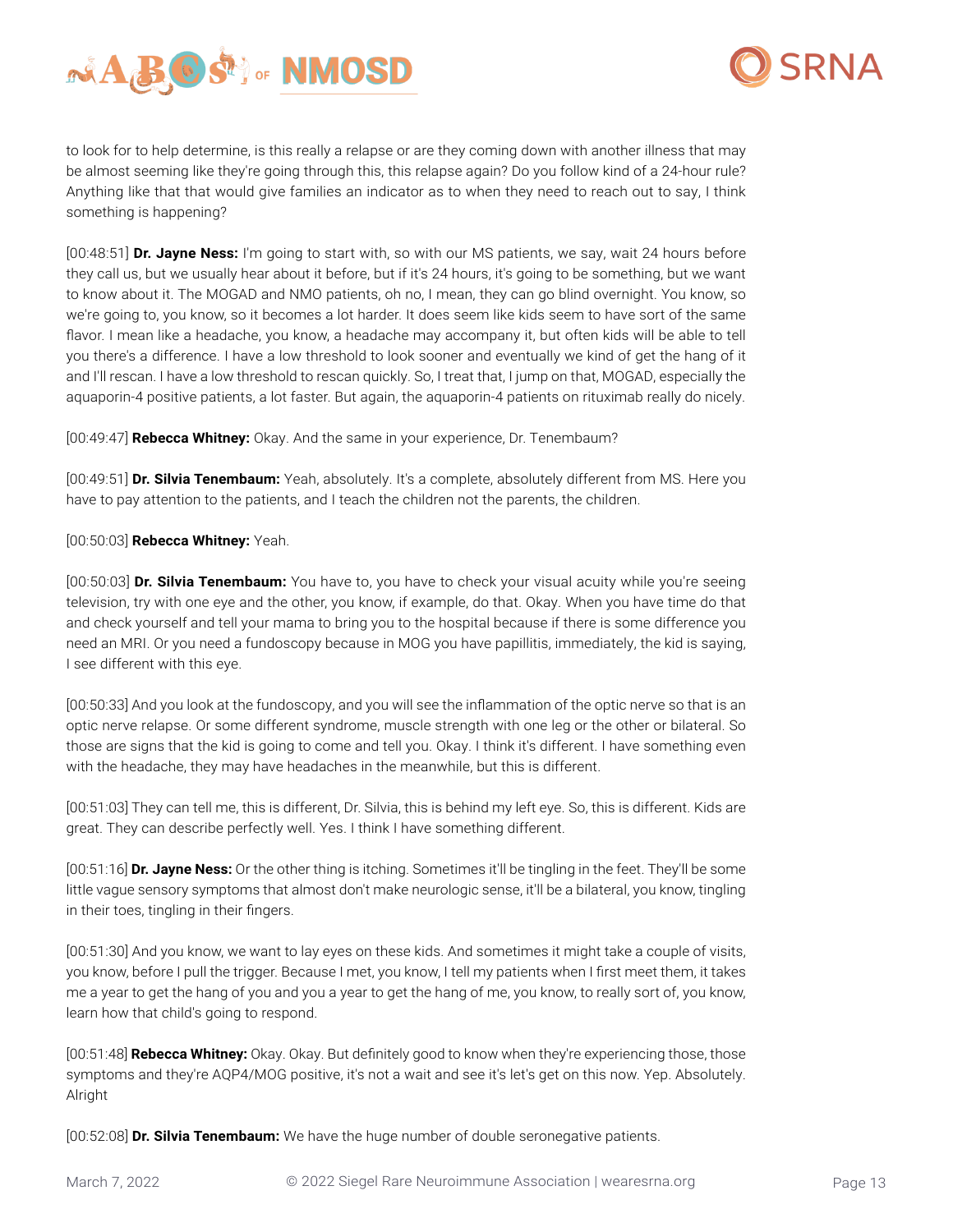



[00:52:12] **Dr. Jayne Ness:** Yes.

[00:52:13] **Dr. Silvia Tenembaum:** And the care is the same. We will not suppress those children. If they have a relapse, it's a huge number of patients, more than those who are seropositive, for MOG or for AQP4, they do experience NMOSD, a clinical picture. So yes, management is the same.

[00:52:34] **Rebecca Whitney:** Okay.

[00:52:36] **Dr. Jayne Ness:** Yeah. Thank you for pointing that out.

[00:52:37] **Rebecca Whitney:** Yeah, definitely. Thank you. And just one last question. Pain, neuropathic pain.

[00:52:44] Is that an issue for children diagnosed with NMOSD? Is that something that you, see? Very prevalent? And, and how is that managed for children?

[00:52:55] **Dr. Silvia Tenembaum:** I think that it depends on the mean age of your cohort. If you have more adolescence or near to be adult patients, probably pain is an issue. I do not have so many patients.

[00:53:12] We have a younger, very young population. There is, that's not a problem. It's exceptional that I have to use medication for neuropathic pain. For adults is absolutely the first residual symptom or symptom they have to manage with a medication. I don't know if for Jayne it's the same experience.

[00:53:35] **Dr. Jayne Ness:** It's interesting. I mean, there is, I think that the NMO patients can have that pain can be a little bit more problematic, especially if they've got, if they've had a lot of, you know, a bad cord relapse, a little, it seems to get better with time. But sometimes, and again, a lot of times it's wanting to sort of figure out pain.

[00:53:53] It's often the, you know, again, a lot of great respect for the spinal cord. And now I know to ask children when they've had a cord relapse, regardless of what their antibody status is, if it's neuromyelitis optica but to ask about ephaptic symptoms, because they're just weird and, you know, again, the itching, the, the, that the paroxysmal symptoms.

[00:54:18] And so I think about, I, I try and figure out, you know, is it something that comes and goes as five minutes at a time? And then it goes away. There's another three to five minutes at a time, and then it goes away. And if it's that flavor, I typically use seizure medicine that either carbamazepine, Tegretol in the states or oxcarbazepine Trileptal, which is really effective.

[00:54:41] And patients who had both told me that the oxcarbazepine is less sedating. And so that's usually now what I use as a first line for that kind of pain. And then if it's a continuous pain, I usually use Gabapentin and I'm not afraid to push the dose.

[00:54:57] **Dr. Silvia Tenembaum:** It's exceptional for me, really exceptional.

[00:55:00] **Dr. Jayne Ness:** But, but it's more, it's more kind of the, ephaptic or sometimes I get some sustained burning, but I think I have a lot, I have a lot of, I have a lot of adolescents.

[00:55:09] **Dr. Silvia Tenembaum:** Okay. Probably that's the reason.